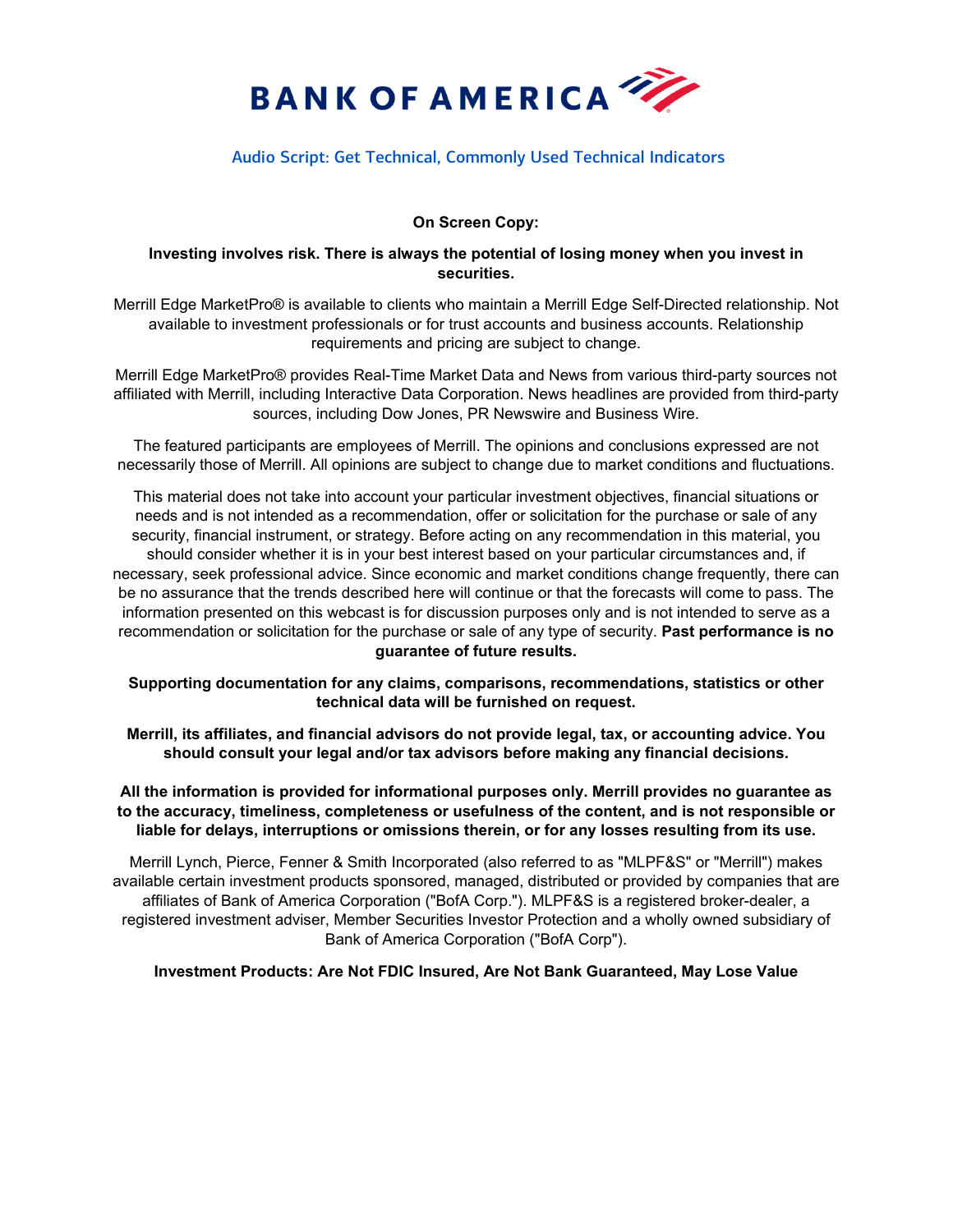#### **Audio Script:**

Welcome to another video in our get technical series. In this on-demand webinar, we are going to look at some of the most commonly used technical indicators. As you may already know, technical analysis is the study of patterns and trends. There are many indicators or studies available, however focusing on the pattern of usage and application may be of value. Perhaps these indicators are so widely used they are spoken into existence? Let's dive deeper into that concept.

Investing involves risk, therefore, please take a moment to read through and be aware of all of the information contained in these disclosures. As we are focusing on technical analysis today, it is important to know that technical analysis is performed by an individual and derives from many theories. Nothing stated within this presentation is an indication of directional movement of any sort. You can contact us if you have any questions on this information or anything else we cover today.

We are going to look at three commonly used indicators which are Bollinger bands, RSI which stands for the relative strength index and MACD also known as the moving average convergence divergence. It is important to note that no indicator should be used alone. When a signal occurs, it should be confirmed with other indicators to validate any sentiment you may have.

Today we will be assessing charts. All screenshots in this presentation are sourced from Merrill Edge MarketPro - which is available to Merrill Edge Self-Directed clients. You can access the platform by hovering over trade and selecting Merrill Edge MarketPro from the drop down. We are focusing on charts and the use of studies. Let's dive in.

The first indicator we are going to look at today is Bollinger bands. Bollinger bands can be utilized as a measurement of volatility and may signal for mean reversions and breakouts. Let's talk about the math, briefly. Bollinger bands are by default calculated with a 20 period moving average and the bands are formed with plus and minus two standard deviations. The period can be 5 minutes, an hour or even a day. The higher band is two standard deviations above the average and the lower band is two standard deviations below the average.

I'm going to take a brief moment to explain a standard deviation. A deviation really means how far from the normal or in this case the average. A standard deviation is a measurement of how spread out the numbers really are. Guess what? You do not need to remember the math in the slightest – however it certainly helps clarify how it is used. Now the important part: the 20 period moving average is indicated by this blue line on the center of the chart. The 20 period in this chart is a 20 day moving average. The green line is two standard deviations above the mean and the red is two deviations below. Which really means how spread out the numbers really are. Wide bands generally mean high volatility; there is a lot of price variance from the average. Narrow bands generally mean low volatility, there is lower price variance from the average. We use this knowledge and apply it to the financial theory of mean reversion. The mean reversion theory states that the price will tend to move to the average price over time, or in other words everything reverts to the mean or 'moving average' in this example.

Here is how to use Bollinger bands. When markets are range bound, prices tend to trade within the bands and revert to the mean. This means that the bands can serve as support and resistance. According to the mean reversion theory the price is always going to work towards that blue center line or 20 day simple moving average. You can see on the chart how the price reaches the upper band and resists and reaches the lower band and is supported multiple times during this time frame.

We are looking at the price in relation to bands and moving average. If the price crosses above or below a moving average, it may reach the other band. When the price reaches an outward band, it is considered a bullish or bearish tag. These tags are a place where further analysis is required to determine if a valid bullish or bearish signal exists, if at all. Looking at the chart we see the price cross below the moving average and reach the lower band, then test the moving average here, and actually close directly on it on this red candle, finally cross above the moving average and reach the upper band.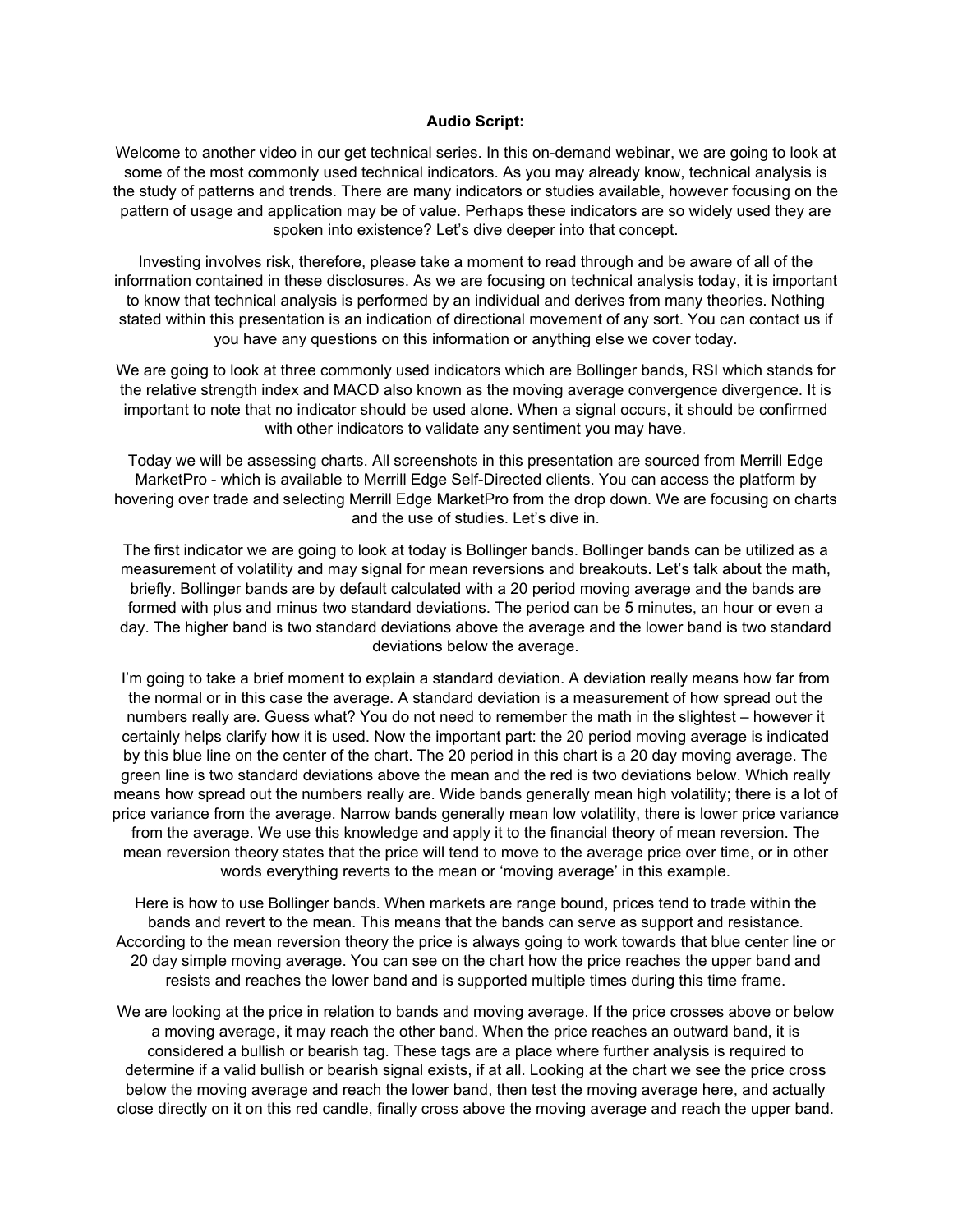The prices cross below and reaches the lower band, cross above and reaches the upper band. You can see how this continues across the chart. The crossing of a moving average is an indication of directional movement and a potential price target.

Now you can see the price hugging the bands – this is an indication of trend strength. Let's add on to the example: here we see the price move above the moving average towards the upper band. The price then begins to 'hug' the upper band – which means stay very close to it, this can be an indication of a strong upward trend. On the downside, we see the price cross below the moving average and hug the lower band, this can be an indication of a strong downward trend. Lastly, we will want to watch for the bands widening and becoming narrow. Excessively wide bands may be an indication of volatility and the end of a trend. We see that occur right here. Tightening bands may be an indication of low volatility and increased risk of sharp price swings perhaps signaling the beginning of trend. We see that occur here and here. Essentially, we are using the Bollinger bands study's upper and lower bands as support and resistance. Watch price to move above or below a moving average as an indication of directional movement, hugging of the bands to signify strength of the trend, and widening and narrowing to indicate the beginning and endings of the trend.

Bollinger bands are not intended to be used on their own. All signals or tags produced are not entry or exit points, rather a point worth exploring with other analysis tools to determine if an entry point or exit point may exist. In fact, it is very common to use in tandem with our next indicator: the relative strength index also known as RSI. RSI is a momentum oscillator that measures the speed and change of price movements. The oscillator is traditionally utilized to determine if the market is overbought or oversold. Or in other words, the market moved too far too fast. RSI measures the momentum of a trend by comparing the average size of the up periods to the average size of the down periods over a specified timeframe, such as 14 days.

Now the calculation, RSI, by default, uses a period of 14 days and assesses the average momentum of that period. For example, if we were to look at the price change of a security for a 14 day period and see that 10 of the days the security was up \$1.00 and the remaining four days the security was down \$0.25, we would clearly see that the security went up more on average than it went down. In this example, this type of market would be described as overbought, the opposite would indicate oversold. Again, the market moved too far too fast.

RSI is normalized to fall between 0 and 100 and often times referred to on a percentage basis. This red line is the RSI line. Two level lines are plotted on the 70 and 30 mark forming the default state of the oscillator. RSI rises as the number and size of positive closes increase and falls as the number and size of the losses increase. When RSI crosses above the 70% level, it is considered overbought, and when crossing below the 30% level, RSI is considered oversold.

So, how do we use this? There are multiple uses of RSI. First, RSI can be used to determine trend, whether current, ending or the beginning a trend. In practice, we recognize an upward trend with higher highs and higher lows. If price were to breakout to new highs, we would look for confirmation with RSI crossing the overbought level. Additionally, we would look for the sustainability of this level to determine divergence. For example, if we see higher highs from the security but lower RSI highs, this may be a bearish divergence signal. When a security is in a downtrend, we should see it oversold more often than not, and when in an uptrend it should be overbought more often. In between overbought and oversold levels, we should see the security trending in a trading range. We can use this information to analyze trend. Let's look at the chart.

At the beginning of the chart we see a trading range and RSI in-between the 70 and 30 levels after its cross below the 30 level. This is an indication that the price is trending in a trading range – which it was. We see the security break out of the trading range – which is a bullish signal. RSI confirms the break out and beginnings of the trend as it crosses above the overbought level of 70.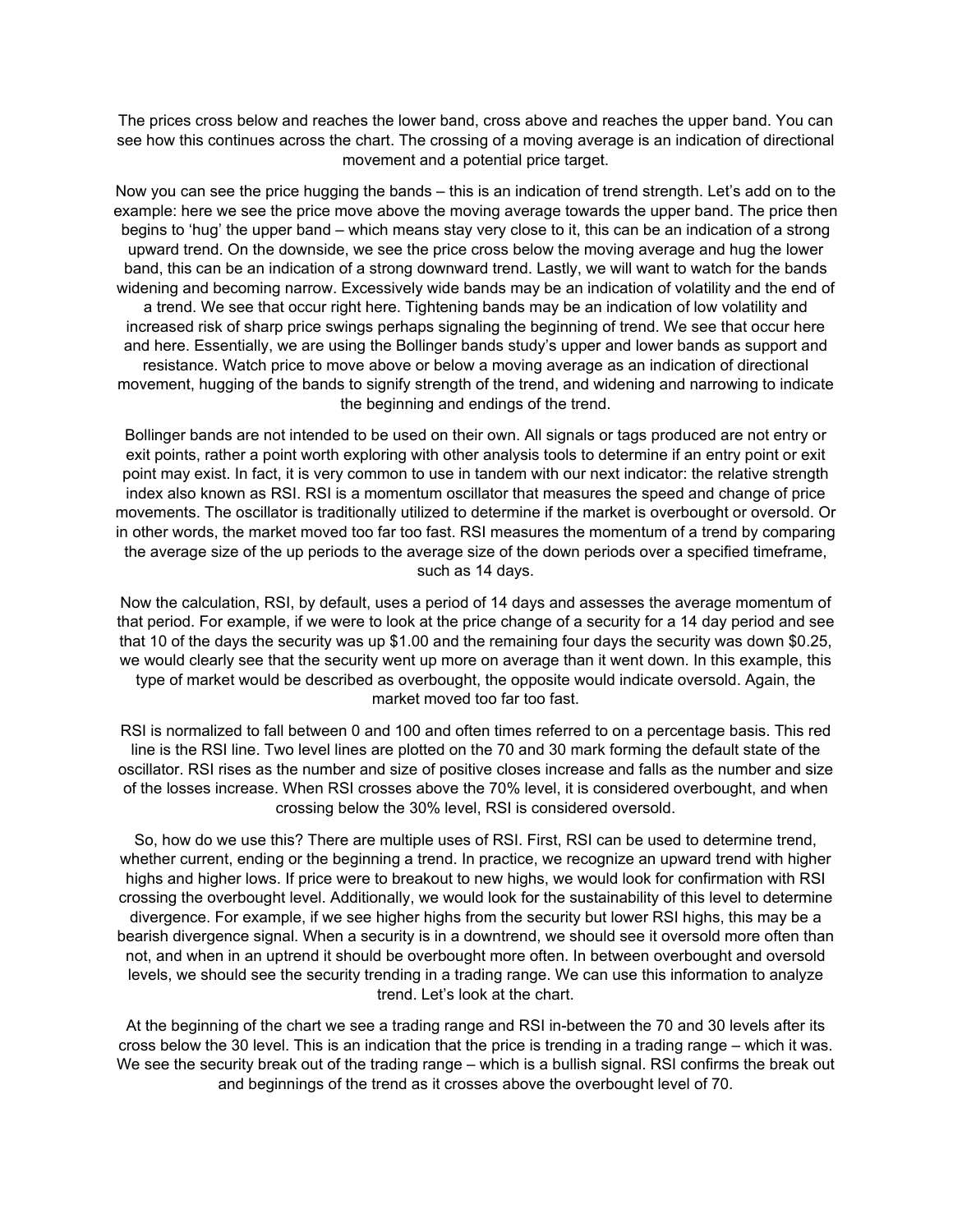We see the stock reach higher highs and higher lows indicating an upward trend. RSI at first continues upwards, but forms a bearish divergence as RSI levels reach lower highs as the stock reaches higher highs. Remember, when a stock is in an uptrend, it should be overbought more often than not, which suggests demand is increasing relative to supply. If we see overbought levels fall, this indicates a bearish trend could be forming. We then see lower lows and lower highs indicating a downtrend. RSI confirms with a cross below the oversold level of 30.

Now, during a downtrend we are looking for increasing oversold levels or in other words RSI moving downwards as the stock moves downwards – here we see increasing RSI levels, which could be forming a bullish divergence. Indicating the end of a bearish trend and perhaps bullish beginnings. We see an upward trend, as this stock begins to make higher highs and higher lows. The security even reaches a new high during this period, which is confirmed with the cross above the 70 line. However, our upward momentum of RSI is not sustained and begins to trend in a trading range, this is confirmed with RSI inbetween the 30 and 70 levels. RSI can be modified to your liking. You can adjust the period and even the levels. Technicians will often adjust the levels temporarily in an uptrend to 40 and 80, and in downtrend to 20 and 60 to further analyze when a trend may be ending.

The final indicator we will be discussing today is the moving average convergence divergence. More commonly known as MACD. MACD is a momentum oscillator utilized to follow trends. MACD uses two exponential moving averages. One long term with a period of 26 and short term with a period of 12. This is the first time we are introducing an exponential moving average, let's pause and briefly discuss an exponential moving average or EMA. An exponential moving average places greater weight and significance on the most recent data points. Whereas a simple moving average places equal weight on all data points. Therefore, an exponentially weighted moving average reacts more significantly to recent price changes than a simple moving average. Because of this, MACD may be used to indicate earlier signals of trend reversals.

We of course need to discuss the math! The MACD line is this green line here. The MACD line is calculated by subtracting the long term EMA which is 26 periods from the short term EMA which is 12 periods. MACD will have a positive value when the 12 period is above the 26 and negative when the 12 period is below the 26 period. The signal line is the 9 period moving average of the MACD line and depicted as a red line in our example. The MACD histogram graphs the distance between the MACD line and the signal line. If MACD is above the signal, this histogram will be above the baseline, if MACD is below the signal line, the histogram will be below the baseline. Again, you do not need to know the math behind the indicators, advanced trading platforms do the math for you, you just need to understand the signals you are looking for and be able to recognize them.

So how do we actually use MACD? Well we are looking for bullish and bearish signals and then validate the signals in conjunction with other indicators or studies. It is considered bullish when the MACD line crosses above the signal line while less than zero and it is considered bearish when the MACD line cross below the signal line while greater than zero. It is also considered bullish when the MACD line crosses above the baseline of zero and bearish when it crosses below the baseline of zero.

Here we see the MACD line cross above the signal and cross above the baseline of zero. This generates a bullish signal that we would then validate with our indicators or others of your choice. Moving across the chart, we see the MACD line cross below the signal and very shortly after crosses below the baseline of zero indicating a bearish signal. Here we see the MACD line cross above the signal line, providing us with a bullish signal. But does not cross the zero line for some time until here.

We can also use MACD to spot bullish or bearish divergence patterns in the same manner that we applied with the RDI indicator.

That covers the commonly used indicators. We encourage you to refine your charting skills with Merrill Edge Market Pro®. Feel free to give us a call with any questions or concerns at 877.653.4732.